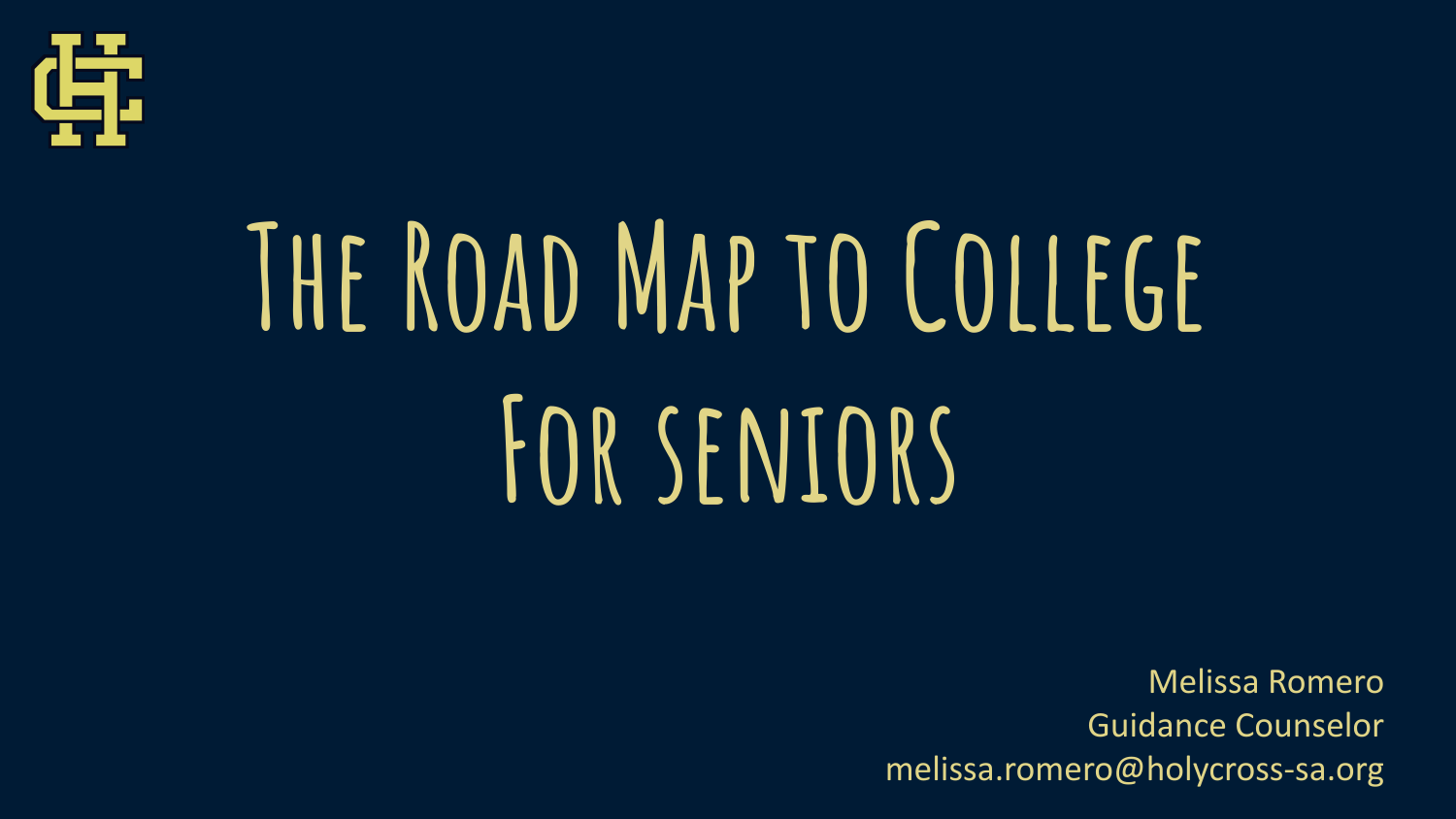### **Topics**

- •Senior Year Timeline for College
- •College Terms You Need to Know
- •Applying to College
- •Types of Financial Aid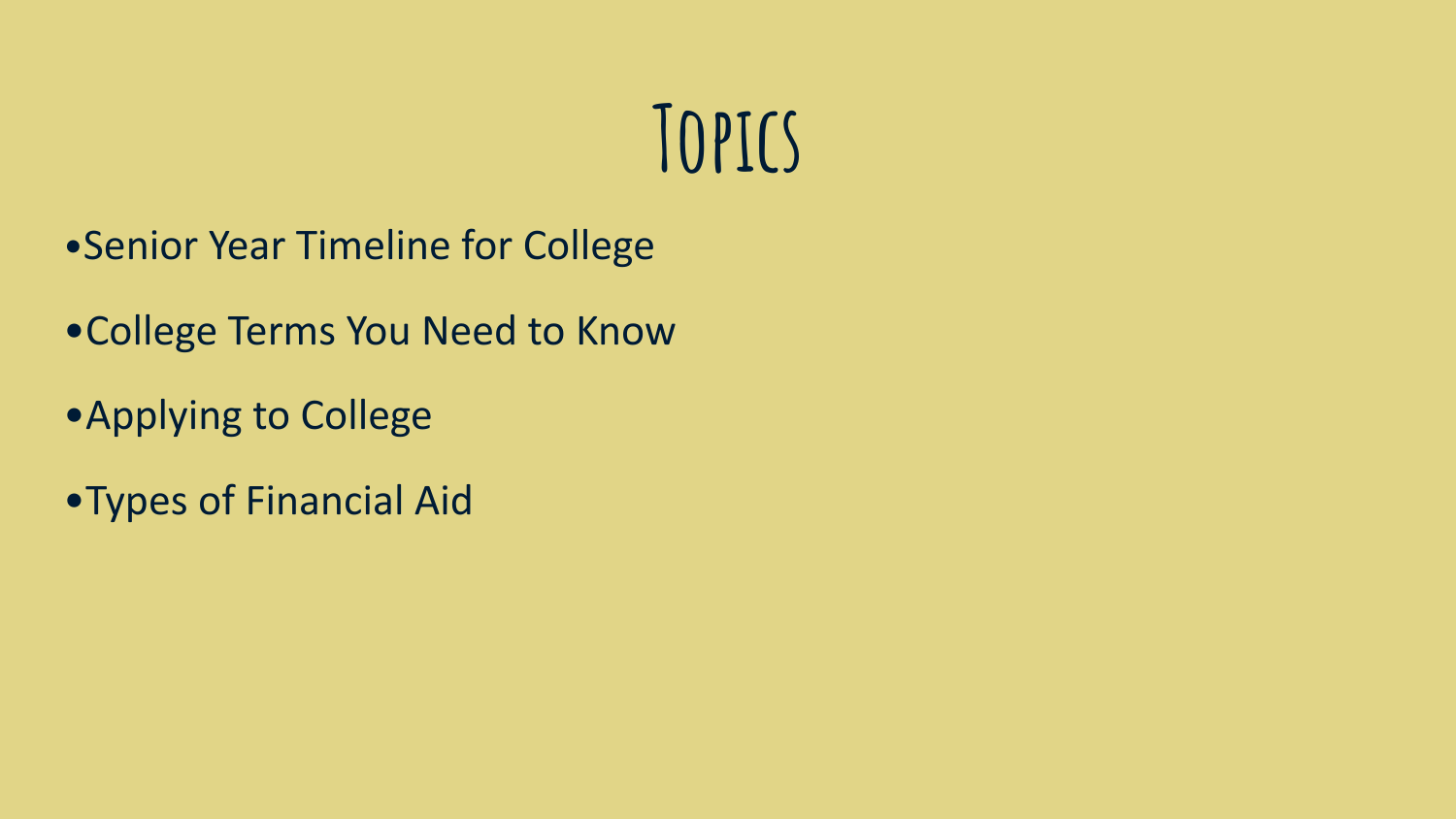### **Senior Year timeline for college**

#### **September:**

Begin your college applications

Update your resume through Naviance

Begin applying for scholarships

Attend College Lunch Visits

"Applying to College" Webinar- Sept. 8th

#### **October:**

Begin the Free Application for Federal Student Aid (FAFSA) for the 2022-2023 college year.- Opens Oct. 1st

"Scholarships & Financial Aid" Webinar- Oct. 4th

Attend the Financial Aid Night- Oct. 8th

Participate in the SAT School Day- Oct. 13th

Participate in the On-the-Spot Admission Day- Oct. 15th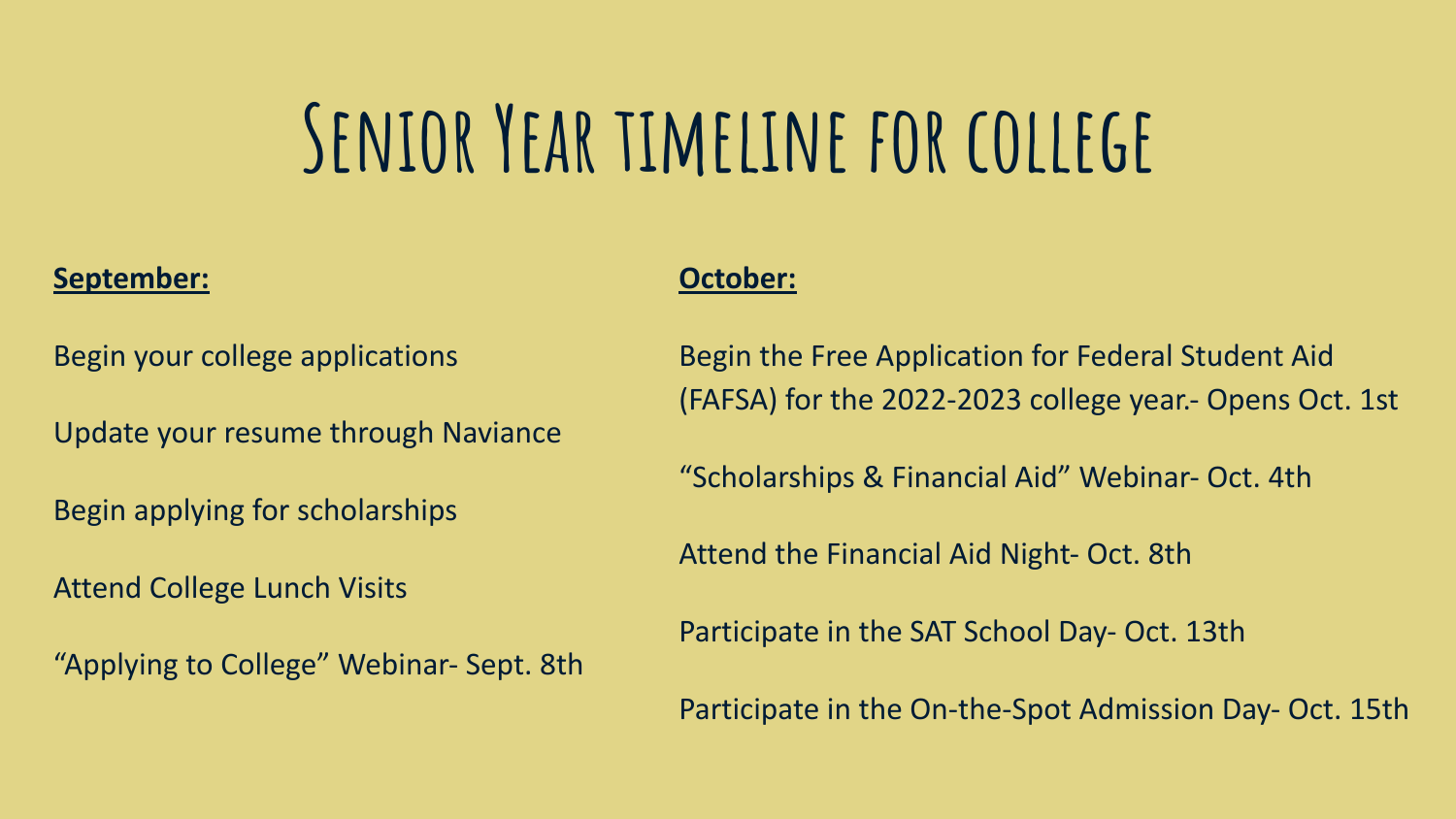### **Senior timeline for college**

#### **November:**

Continue to submit college applications. Be mindful of Nov. 1st deadline for some colleges.

Visit college campuses in-person or virtually

"Goal Setting" Webinar- Nov. 15th

#### **December:**

Be mindful of College Application Deadlines. Dec. 1st deadline for some colleges.

Finish the semester strong academically (GPA & Rank will be re-calculated)

"Time Management" Webinar- Dec. 6th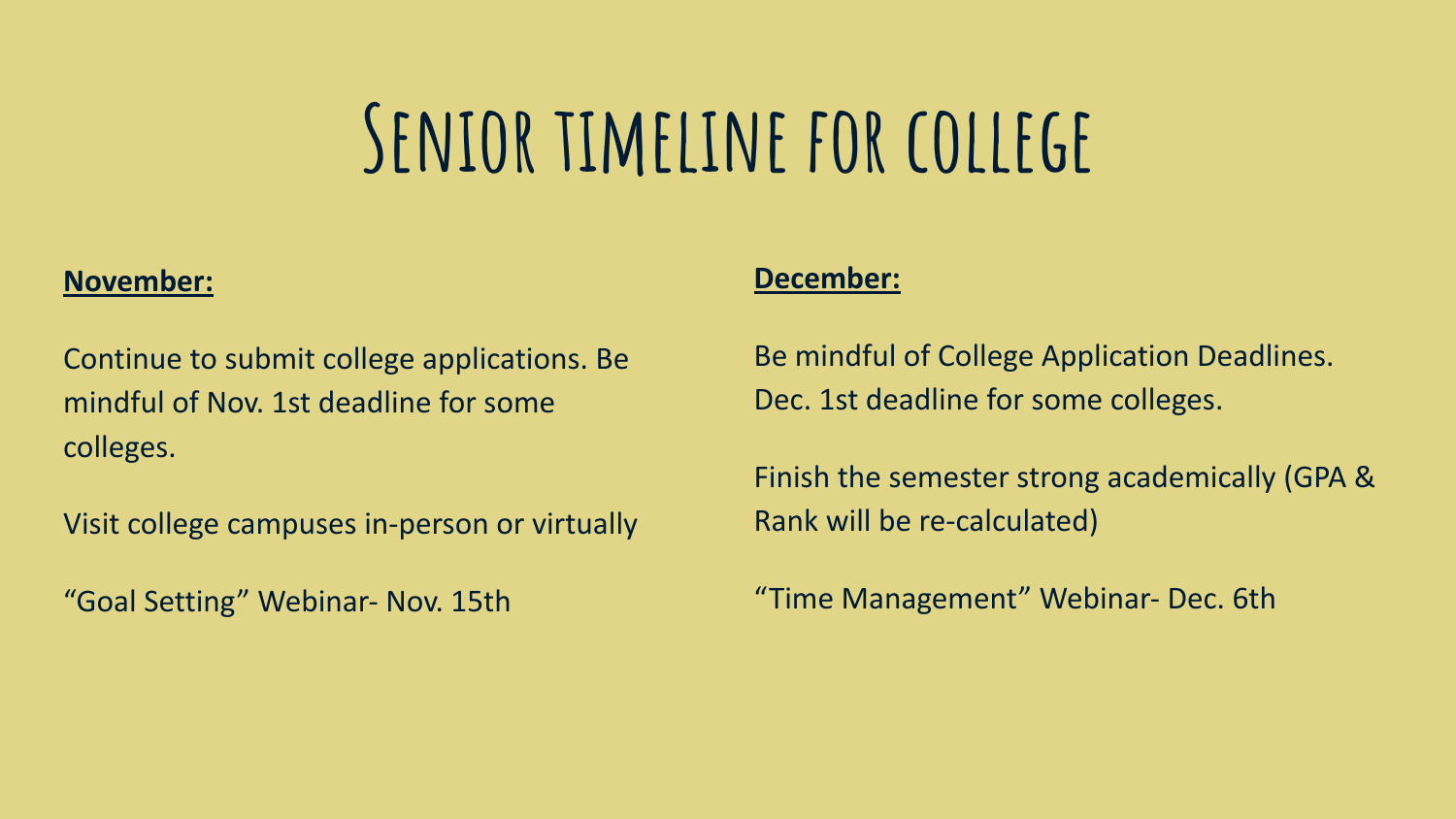## **Senior timeline for college**

#### **January:**

Continue to apply for scholarships

"Finding the Right Fit for College"-Webinar- TBD

#### **February:**

"Next Steps to College Enrollment"- Webinar- TBD

#### **March:**

Complete FAFSA by March 1st

Review and compare Financial Aid Award Letters

#### **April:**

Continue to visit college campuses in-person or virtually

Stay on track with your academics

#### **May:**

May 1st National Decision Day

Baccalaureate Mass May 24th

Graduation Day May 25th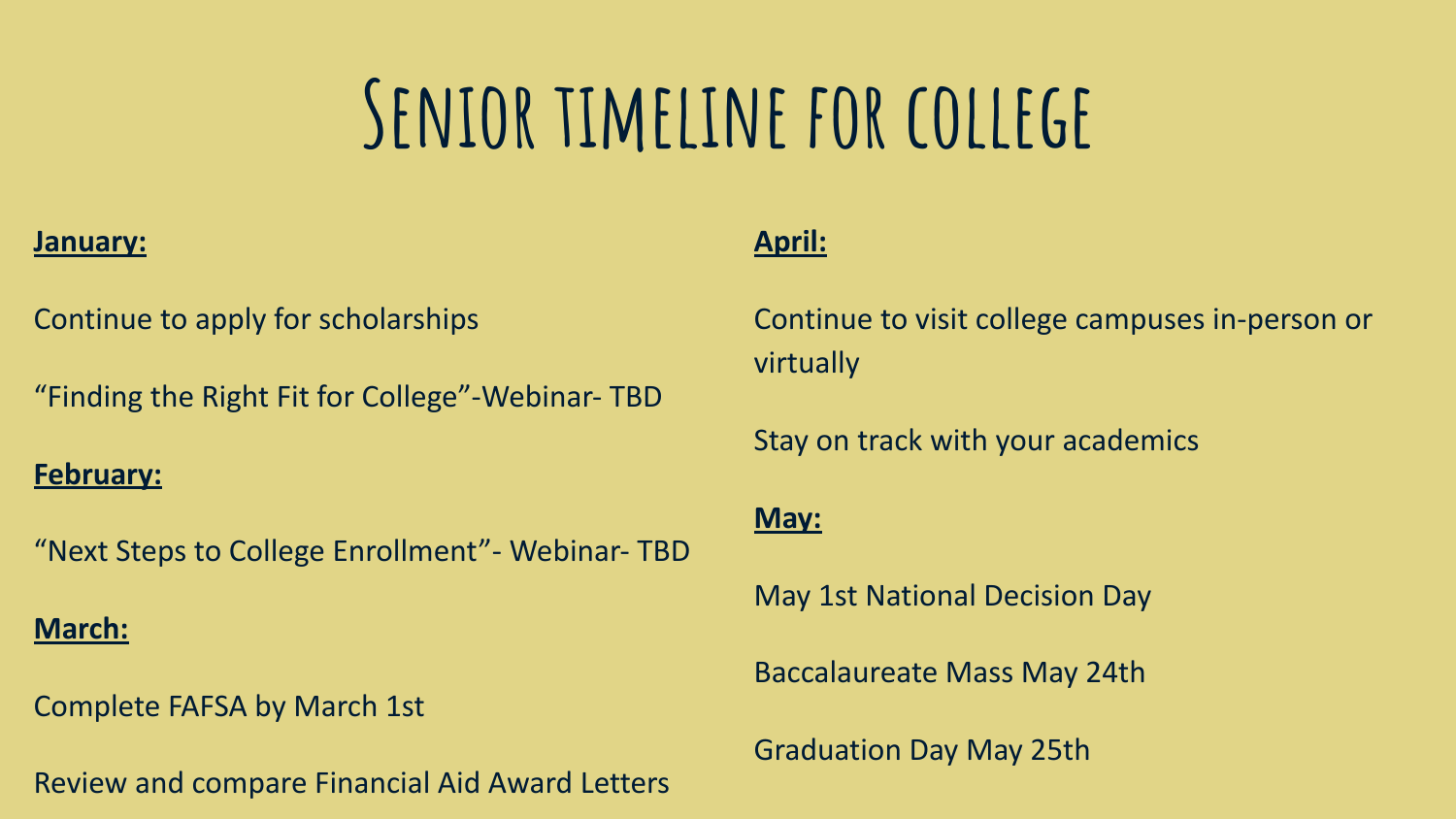### **College terms**

•**Class Rank**: determines how a student's performance compares to other students in the same grade level. Some universities/colleges will base your admission on rank, while others may not.

•**SAT scores:** one of the determining factors of admission and merit based scholarship to a university/college. \*COVID-19 changed the review process for many colleges.

•**Test-Optional**: students are not required to submit test scores to a college that is "test-optional".

•**Superscore**: colleges will consider your highest section scores from all the dates you took the SAT in order to obtain your highest possible composite score.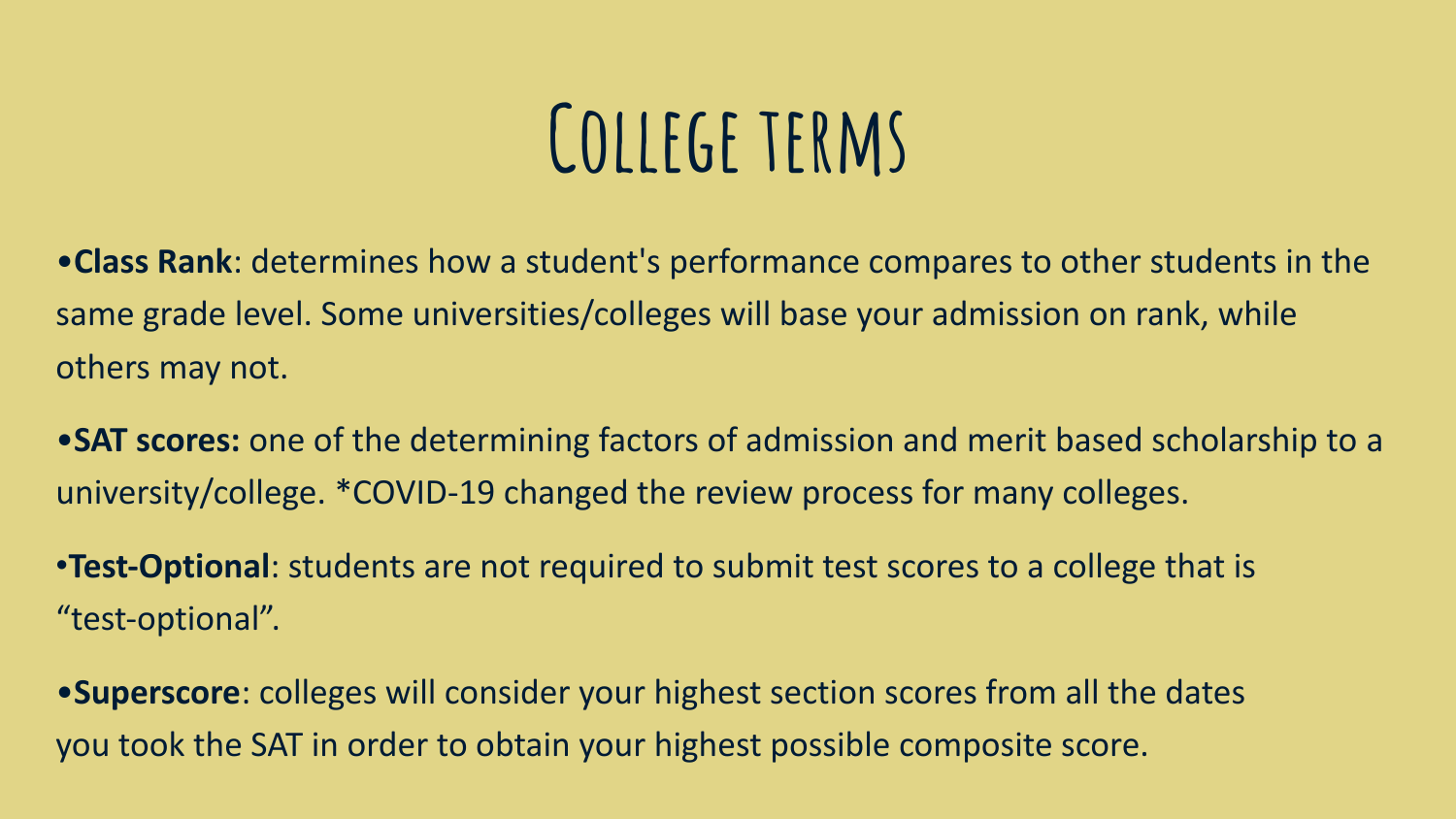### **College terms**

•**Rolling Admission**: the college accepts applications year round, therefore, students may submit an application at any time. There is no hard deadline date.

•**Early Decision**: a student who is accepted as an early decision applicant must attend the college. This is a binding agreement.

•**Early Action**: students receive an early response to their application but do not have to officially commit to the college until the May 1 National Decision Day.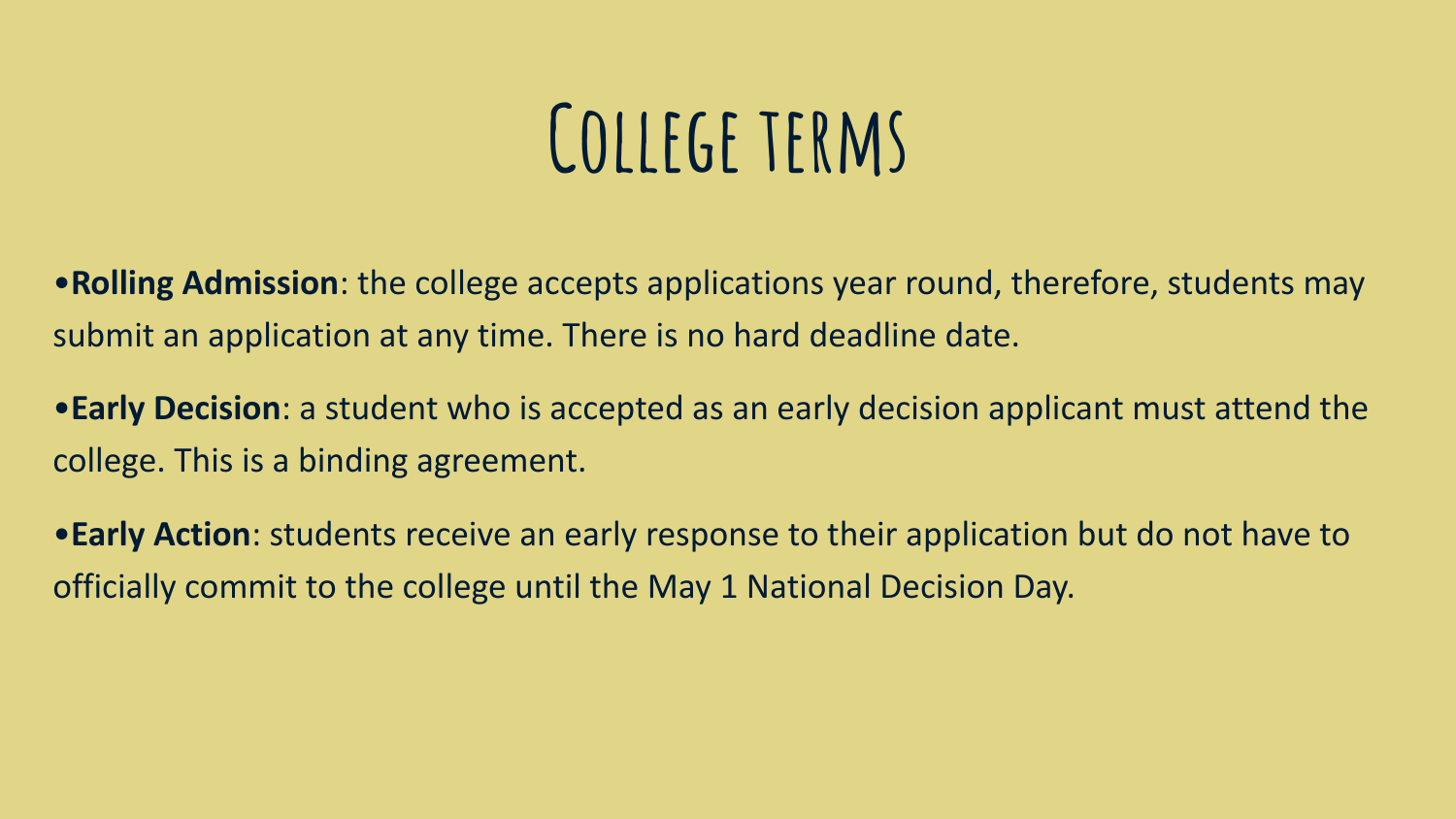### **Applying to College**

- College applications opened early August for most schools
- Various application deadlines
- **Application Fee Waivers available**
- Apply through institution website, ApplyTexas, or Common App

### \***Monthly Counselor Webinar:** "Applying to College"-September 8th at 6pm via Google Meet